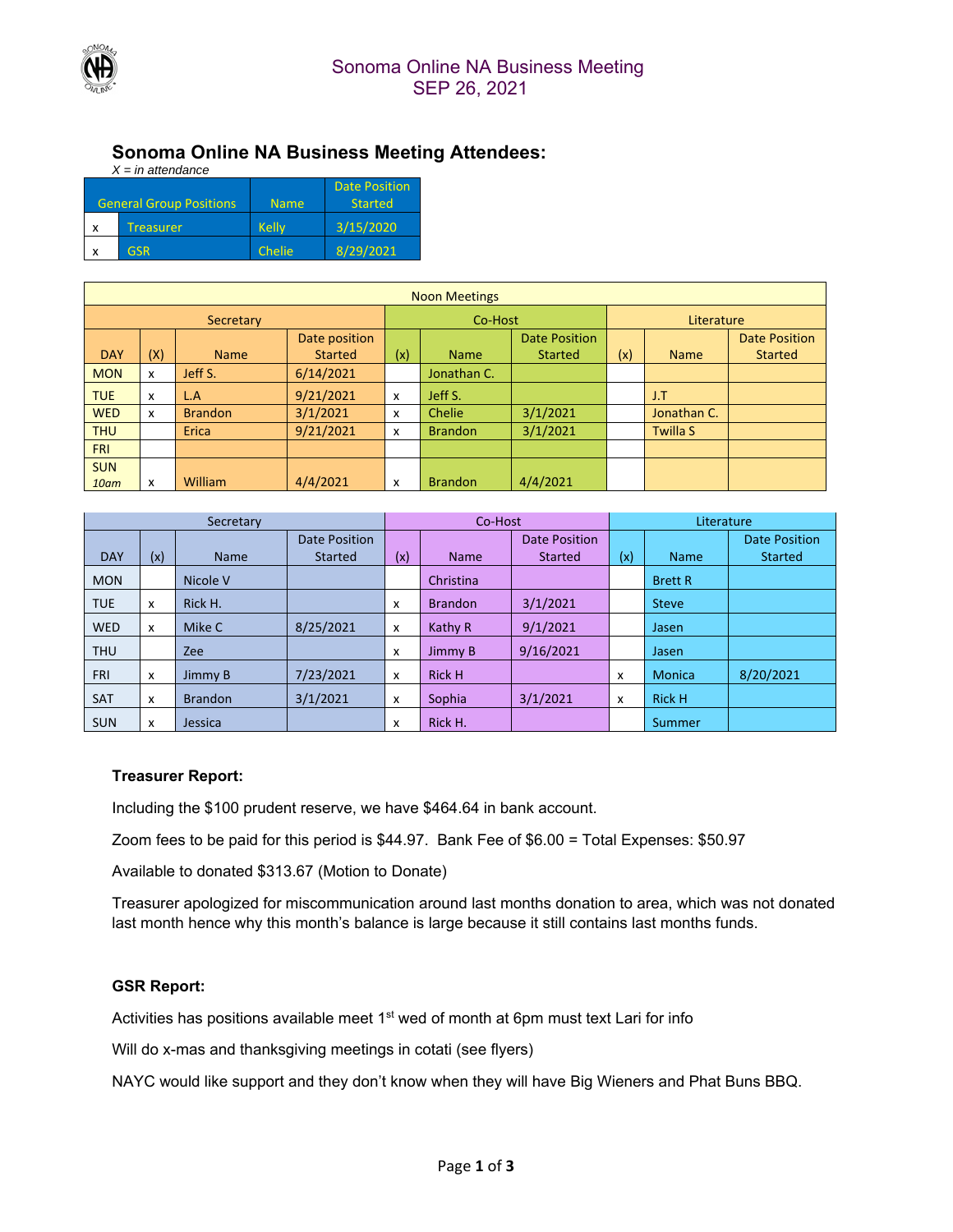

Unity Day meeting at Roundtable (didn't say which one)

H&I meets at Petaluma Alano Club 6:30 Need women to take meetings to jail

PR – Schools presentation in sept, new schedules printed

Men's breakfast October at Hanna boys center

Mens Meeting moved night, days, and locations. Now is Wed at Doyle Park

Women's brunch hoping to meet in person.

REGION: What is the Narcotics Anonymous Service reading that region created.

## **Group Discussion**:

**Old Business:** Donation not made last month. See Treasurer report above.

# **New Business:**

- Sunday Morning NA group Santa Rosa Sunday 10:00 am going back to a physical meeting but would like to stay online. Would like to fold the online meeting to be part of the Sonoma Online NA group. Motion to
- Filling Commitments Seams like a lot of the same people are in service in our group – maybe we could draw extra attention to fulfill commitments.
- What is the logistical process for filling commitments?
	- o Fulfill commitments during the meeting announcements
	- o Look at the Service page the requirements are there
	- o Host and Cohost need to be updated to say "Must have access to computer/laptop *note: a cell-phone or i-pad is not sufficient*"
- Chat functionality Rules –

# **Participant Can Chat with:**

No One

 $\checkmark$  Host and co-hosts

Everyone

| Everyone and anyone directly |  |  |
|------------------------------|--|--|
|------------------------------|--|--|

Some people do not want to wait until the end of the meeting to use the chat. Would like to change the chat setting to be to "Everyone" rather than Host & Cohosts" only.

Discussion Points:

- o Chat can be distracting or disrespectful
- o Inappropriate during a meeting
- o Secretary can use discretion
- o **If you want to reach out to someone send to host or co-host and they will forward the numbers or messages to others.**